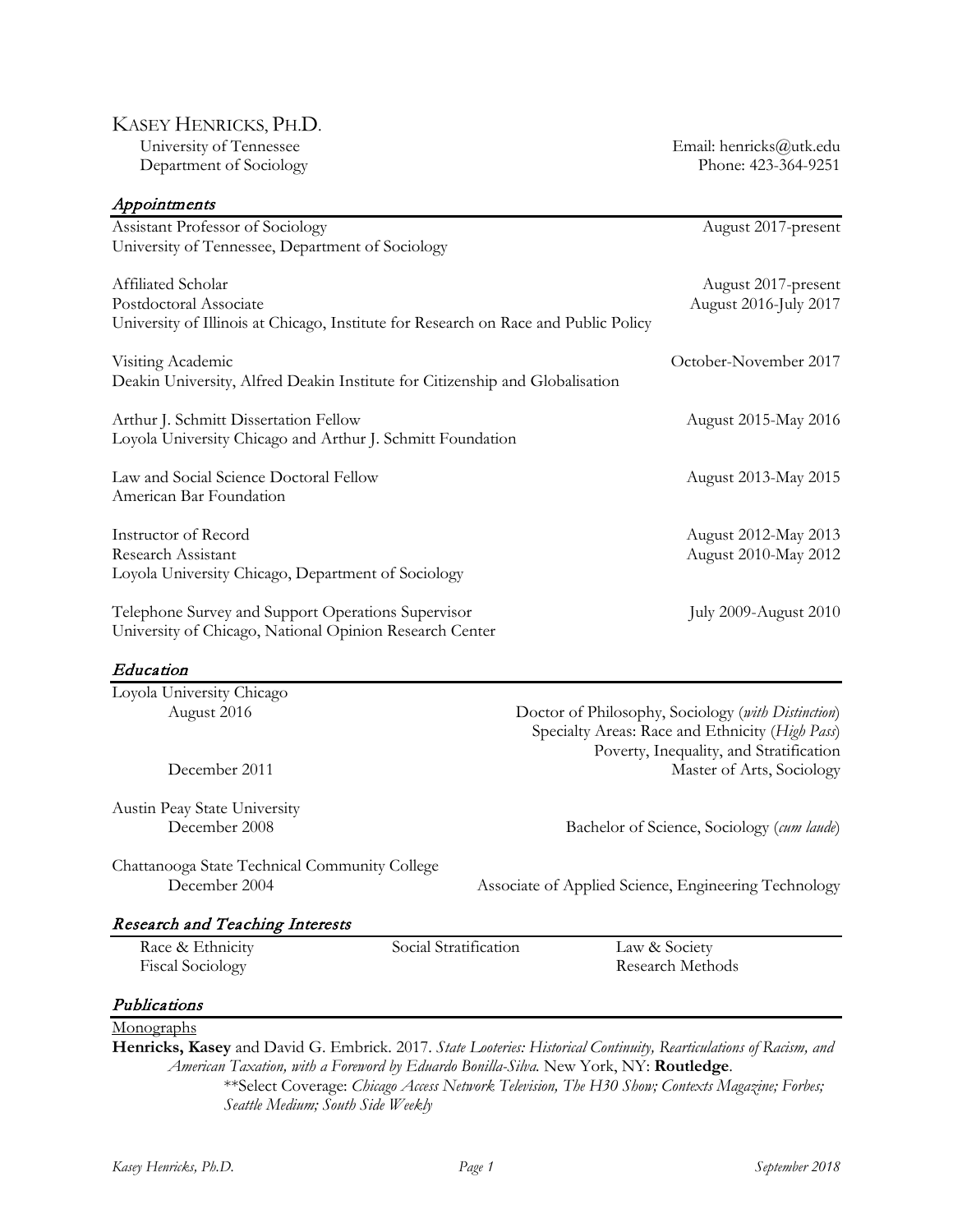## Special Issues

- **Henricks, Kasey** and Louise Seamster. Eds. 2017. Taxing Racism: Racial Hoarding, Redistribution, and Contestations of "The Public." Critical Sociology 43(2):167-247.
- Seamster, Louise and **Kasey Henricks.** Eds. 2015. Racializing the Public: The Post-Civil Rights Retreat from Public Education. Humanity & Society 39(4):361-488.

#### Policy Reports

**Henricks, Kasey,** Amanda E. Lewis, Iván Arenas, and Deana G. Lewis. 2017. *A Tale of Three Cities: The State of Racial Justice in Chicago.* Chicago, IL: **University of Illinois at Chicago, Institute for Research on Race and Public Policy**.

\*\*Website: stateofracialjusticechicago.com

\*\*Select Coverage: *The Atlantic; Chicago Access Network Television, The H30 Show; Chicago Reader; Chicago Reporter; Chicago Sun-Times; Chicago Tribune; Crain's Chicago; The New York Times; [South](http://southsideweekly.com/illinois-lottery-exacerbates-inequities-chicago/)  [Side Weekly](http://southsideweekly.com/illinois-lottery-exacerbates-inequities-chicago/)*

#### Journal Articles

**Henricks, Kasey.** 2018. "'I'm Principled Against Slavery, but …': Colorblindness and the Three-Fifths Debate." **Social Problems** 65(3):1-285-304.

> \*\*2015 James E. Blackwell Distinguished Graduate Student Paper Award, Section on Racial and Ethnic Minorities, American Sociological Association

- **Henricks, Kasey** and Daina Cheyenne Harvey. 2017. "Not One but Many: Monetary Punishment and the Fergusons of America." Sociological Forum 32(S1):930-951.
- **Henricks, Kasey.** 2016. "When Questions Do Not Yield Answers: Foreclosures of Racial Knowledge Production." Sociology Compass 10(11):1028-1037.
- **Henricks, Kasey.** 2016. "Who Plays? Who Pays?: Education Finance Policy that Supplants Tax Burdens along Lines of Race and Class." Race Ethnicity and Education 19(2):274-299. \*\*2012 National Civil Rights and Human Rights Distinguished Doctoral Paper, Benjamin L. Hooks Institute for Social Change

**Henricks, Kasey.** 2015. "Bursting Whose Bubble? The Racial Nexus between Social Disaster, Housing Wealth, and Public Policy." Social Justice Research 28(3):318-338. \*\*2014 Graduate Paper Competition - 1st Place, Society for the Study of Social Problems, Division on Sociology and Social Welfare \*\*2014 Distinguished Doctoral Paper, Southwestern Sociological Association \*\*2014 Candice Rogers Student Paper Award - Honorable Mention, Eastern Sociological Society

- Embrick, David G. and **Kasey Henricks**. 2015. "Two-faced –isms: Racetalk at the Intersects of Class and Gender." Language Sciences 52:165-175.
- **Henricks, Kasey.** 2014. "Passing the Buck: Race and the Role of State Lotteries in America's Changing Tax Composition." Georgetown Journal of Law & Modern Critical Race Perspectives 6(2):183-215. \*\*2013 Frank Lindenfeld Outstanding Student Paper Award, Association for Humanist Sociology
- **Henricks, Kasey,** Bill Byrnes, and Victoria Brockett. 2014. "Celebrating a Return to Jim Crow?: A Reflexive Analysis and Methodological Query on Measuring Segregation." Critical Sociology 40(1):89-109. \*\*2013 Distinguished Doctoral Paper, Southwestern Sociological Association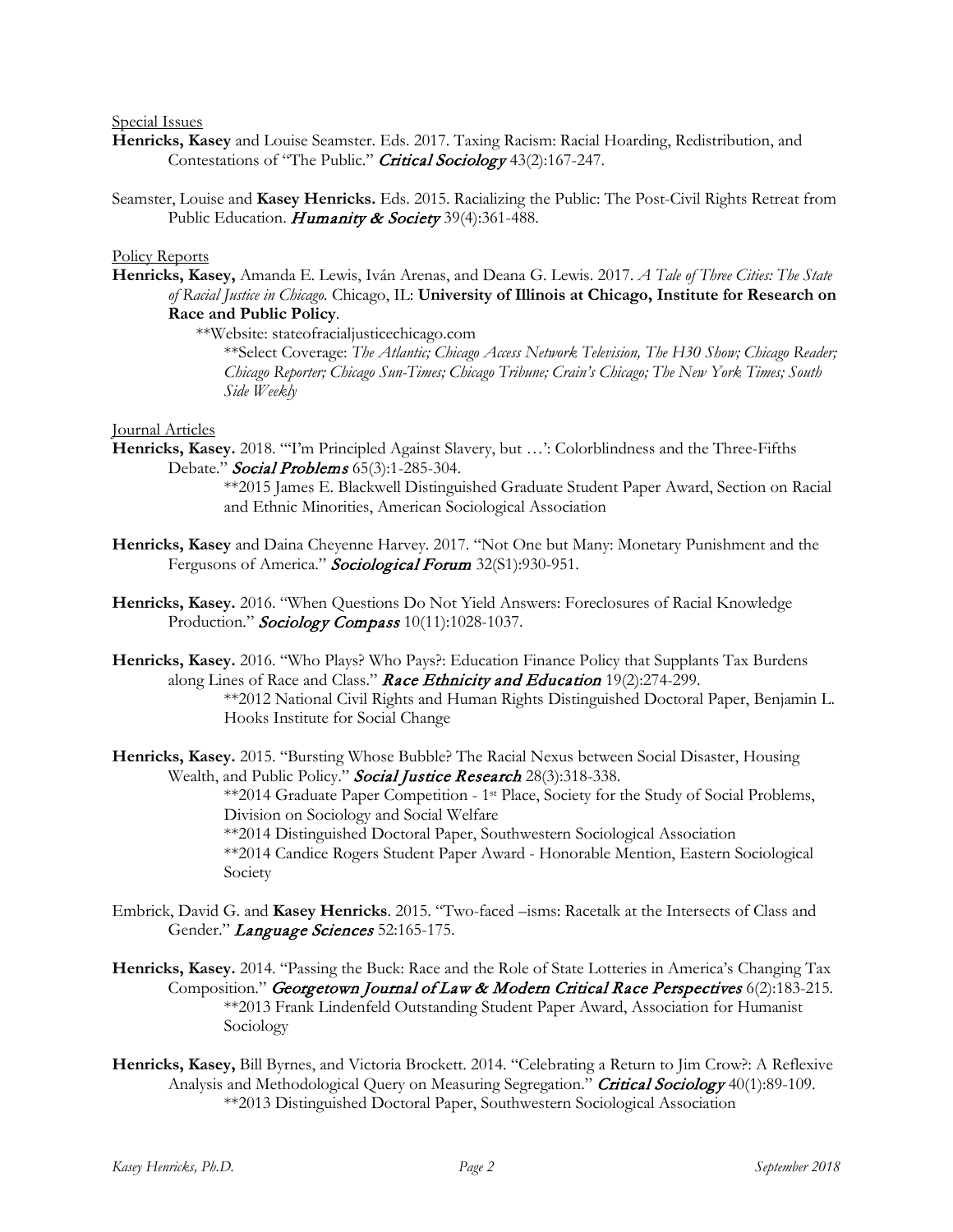- Byrnes, Bill and **Kasey Henricks.** 2014. "'That's When the Neighborhood Went South': How Middle Class Blacks and Whites Police Racial Boundaries of Stigmatized Blackness." Sociological Spectrum 34(5):381-402.
- **Henricks, Kasey** and Victoria Brockett. 2013. "Counter-Revolutions in the Name of Emancipation: The Regressive Character of Racial and Gender Progress." Race, Gender & Class 20(3-4):171-190.
- Embrick, David G. and **Kasey Henricks.** 2013. "Discursive Colorlines at Work: How Epithets and Stereotypes are Racially Unequal." Symbolic Interaction 36(2):197-215. \*\*Select Coverage: *Washington Post*

\*\*2015 Kimberlé Crenshaw Outstanding Article, Society for the Study of Social Problems, Division on Racial and Ethnic Minorities \*\*2014 Distinguished Paper of the Year, Southwestern Sociological Association

- Reprinted in: Emerson, Michael O., Jenifer L. Bratter, and Sergio Chávaz. Eds. 2016. *(Un)Making Race and Ethnicity, A Reader.* New York, NY: **Oxford University Press**.
- **Henricks, Kasey.** 2011. "The Soft Material Significance of Race: An Examination of White Stereotypes." Sociological Insight 3:146-168.

#### Book Chapters

- **Henricks, Kasey.** 2015. "Racism, Structural and Institutional." In *The Wiley-Blackwell Encyclopedia of Race, Ethnicity and Nationalism,* edited by John Stone, Rutledge M. Dennis, Polly Rizova, and Anthony D. Smith. Hoboken, NJ: **John Wiley & Sons**. doi: 10.1002/9781118663202.wbren551.
- **Henricks, Kasey** and Victoria Brockett. 2015. "The House Always Wins: How State Lotteries Displace American Tax Burdens by Class and Race." Pp. 56-74 in *Routledge Handbook on Poverty in the United States,* edited by Stephen Haymes, Maria Vidal de Haymes, and Reuben Miller. New York, NY: **Routledge**.

## Editorial Essays and Introductions

- Henricks, Kasey and Louise Seamster. 2017. "Mechanisms of the Racial Tax State." Critical Sociology 43(2):169-179.
- Seamster, Louise and **Kasey Henricks.** 2016. "The Second Redemption: Backlash Politics and Public Education." *Humanity & Society* 39(4):363-375.
- **Henricks, Kasey** and Daina Cheyenne Harvey. 2016. "Black Dollars, White Pockets: Looting by Another Name." *Humanity & Society* 39(1):3-8.

#### Book Reviews

- **Henricks, Kasey.** 2017. "The Deep Story of America's Empathy Wall, and Some Criticisms Too." Symbolic Interaction 40(3):293-294.
- **Henricks, Kasey.** 2017. "*Race and the Origins of American Neoliberalism*, by Randolph Hohle." Contemporary Sociology 46(3):316-317.
- **Henricks, Kasey.** 2013. "Whitewashing the Web, A Review Essay; *Cyber Racism: White Supremacy Online and the New Attack on Civil Rights,* by Jessie Daniels." Social Thought & Research 32:107-110*.*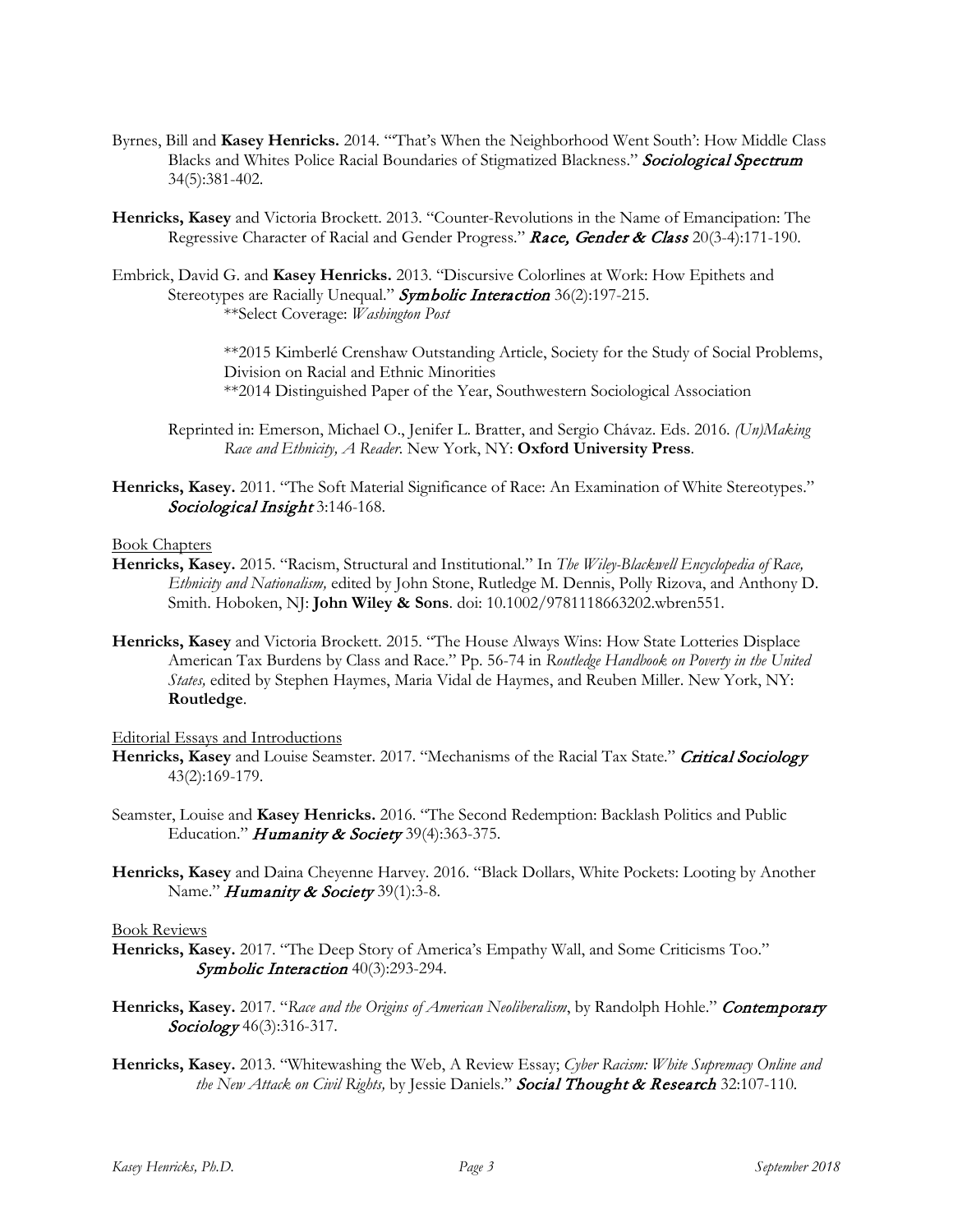**Henricks, Kasey.** 2010. "Changing the Channel, A Review Essay; *Fade to Black and White: Interracial Images in*  Popular Culture, by Erica Chito Childs." Social Thought & Research 31:89-93.

# Grants, Fellowships, and Scholarships

| Scholarly and Professional Development Award                                       | 2017-2020         |
|------------------------------------------------------------------------------------|-------------------|
| Sponsored by the Office of Research and Engagement, University of Tennessee        | \$5,000           |
|                                                                                    |                   |
| Fund for the Advancement of the Discipline Grant                                   | 2017-2019         |
| Principle Investigator with Amanda E. Lewis, Co-Principle Investigator             | \$8,000           |
| Sponsored by the American Sociological Association and National Science Foundation |                   |
|                                                                                    |                   |
| Grant for the Chicago Racial Leadership Summit,                                    | 2017              |
| hosted by the Institute for Research on Race and Public Policy                     | \$17,500          |
| Co-Organizer to Amanda E. Lewis, Principle Organizer                               |                   |
|                                                                                    |                   |
| Sponsored by the Chicago Community Trust                                           |                   |
| Social Media Improvement Fund, Social Problems                                     | 2016-2018         |
|                                                                                    |                   |
| Sponsored by the Society for the Study of Social Problems                          | \$15,000          |
| Arthur J. Schmitt Dissertation Completion Fellowship                               | 2015-2016         |
| Sponsored by the Arthur J. Schmitt Foundation                                      | \$18,000          |
|                                                                                    |                   |
| Ford Foundation Dissertation Fellowship                                            | 2015-2016         |
| Sponsored by the National Academies of Sciences, Engineering, and Medicine         | Honorable Mention |
| on behalf of the Ford Foundation                                                   |                   |
|                                                                                    |                   |
| King V. Hostick Scholarship                                                        | 2015-2016         |
| Sponsored by the Illinois State Historical Society                                 | \$3,000           |
|                                                                                    |                   |
| Law and Social Science Doctoral Fellowship and Mentoring Program                   | 2013-2015         |
| Sponsored by the American Bar Foundation,                                          | \$65,000          |
| Law and Society Association, and National Science Foundation (SES-1228554)         |                   |
|                                                                                    |                   |
| Doctoral Dissertation Research Improvement Grant, Law and Social Sciences Program  | 2014-2015         |
| Sponsored by the National Science Foundation (SES-1424422)                         | \$25,200          |
|                                                                                    |                   |
| Stanford M. Lyman Memorial Scholarship                                             | 2014-2015         |
| Sponsored by the Mid-South Sociological Association                                | \$1,000           |
|                                                                                    |                   |
| The Research Incentive Award for Graduate Students                                 | 2014              |
| Sponsored by The Graduate School, Loyola University Chicago                        | \$1,400           |
|                                                                                    |                   |
| Community and Global Stewards Fellowship                                           | 2010-2011         |
| Sponsored by The Graduate School, Loyola University Chicago                        | \$3,000           |
|                                                                                    |                   |

# Invited Lectures, Colloquia Presentations, and Keynotes

"Power to the Paperwork? Rethinking the Bureaucratic Means to the Ends of Racial Violence"

● American Sociological Association, The 114th Annual Meetings on "Engaging Social Justice for a Better World" – August, 2019 (**Invited Presidential Panel**)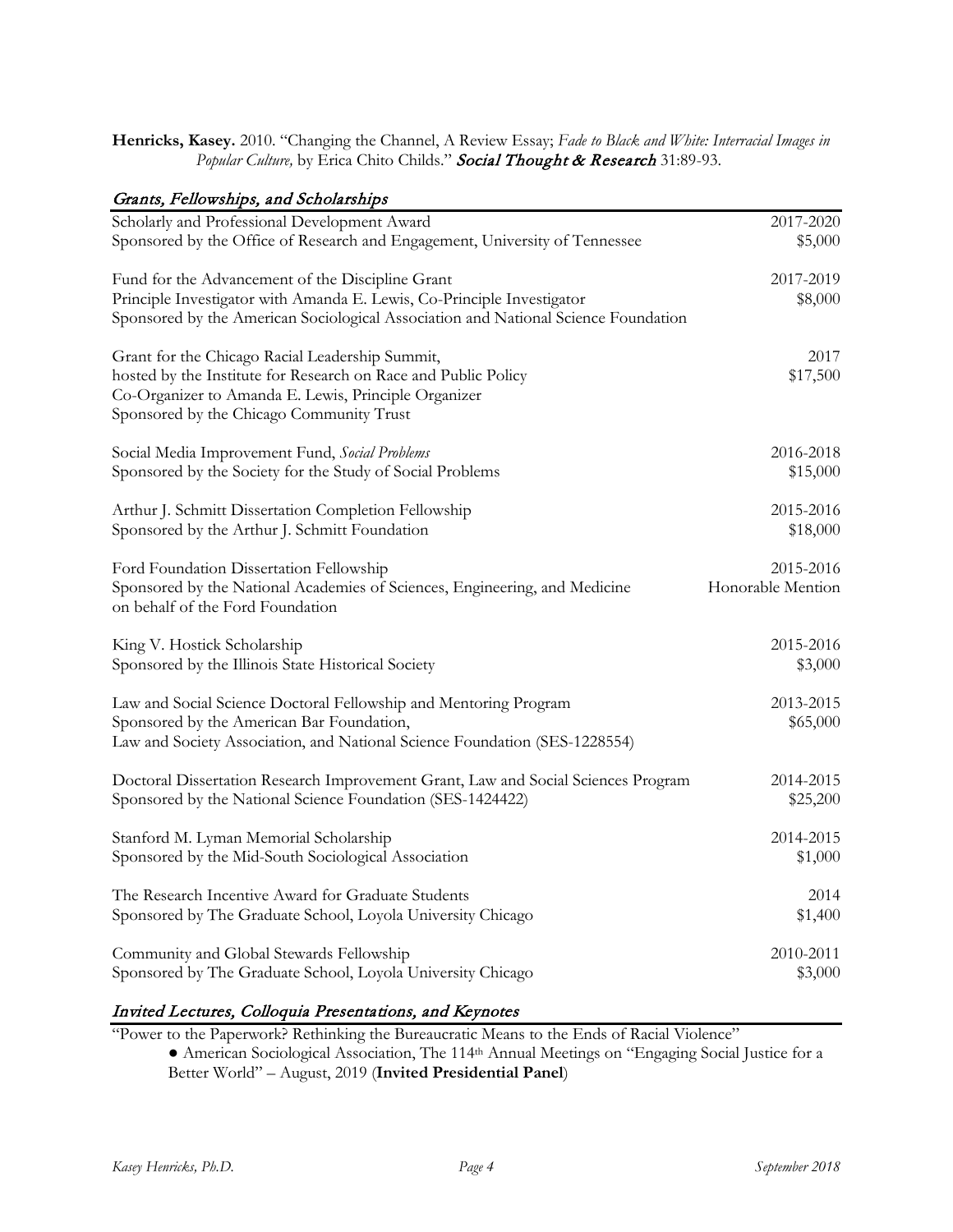"Not One but Many: Institutional Racism, Monetary Punishment, and the Fergusons of America."

● Deakin University; Commemorative Conference: "50 Years of Naming Institutional Racism: Realising Racial Equity or Intensifying Intersecting Injustices?", Sponsored by the Alfred Deakin Institute for Citizenship and Globalisation – November, 2017 (**Keynote**) ● University of Illinois at Chicago, Office of Diversity and Institute for Research on Race and Public Policy, Race and Ethnicity Workshop – February, 2017

"Tm Principled Against Slavery, but ...": Colorblindness and the Three-Fifths Debate" ● Duke University, Department of Sociology, Race Workshop Series – February, 2016

"A Runaway World of Real Life Monopoly: The Racial Nexus of Housing Wealth, Disaster, and Taxation" ● Virginia Polytechnic Institute and State University, Department of Sociology, Colloquium Series – January, 2014 ● American Bar Foundation, Fellows Research Advisory Committee – December, 2013

"No Taxation without Discrimination: The Racial Politics of American Property Taxes"

● American Bar Foundation, Seminar Series – September, 2013

# Editorial Service

| Social Problems               |                 |
|-------------------------------|-----------------|
| Advisory Editor               | 2016-2018       |
| Social Media Chair            | 2014-2018       |
| Student Advisory Editor       | 2014-2016       |
| Humanity & Society            |                 |
| Deputy Editor                 | $2017$ -present |
| Managing Editor               | 2013-2016       |
| Sociology of Race & Ethnicity |                 |
| Publications Committee Member | 2017-2020       |
| Editorial Board Member        | 2017            |
| Founding Council Member       | 2011-2012       |

Occasional Reviewer

Journals:

- *American Behavioral Scientist American Journal of Sociology British Journal of Sociology Critical Sociology*
- *Ethnicities Humanity & Society Journal of Urban Affairs Language Sciences Law & Social Inquiry*
- *Qualitative Sociology Social Problems Sociological Forum Sociological Inquiry Sociological Insight*
- *Sociological Perspectives Sociology Compass Sociology of Race & Ethnicity Symbolic Interaction*

# University/Academic Presses:

● Bristol University Press

# General Service to the Discipline

American Sociological Association

- Section on Human Rights
	- Social Media Chair (2014-2015)
	- Student Representative (2013-2015)
	- Section on Racial and Ethnic Minorities
		- Program Committee Member (2015-2016)
		- Session Organizer/Presider (2016)